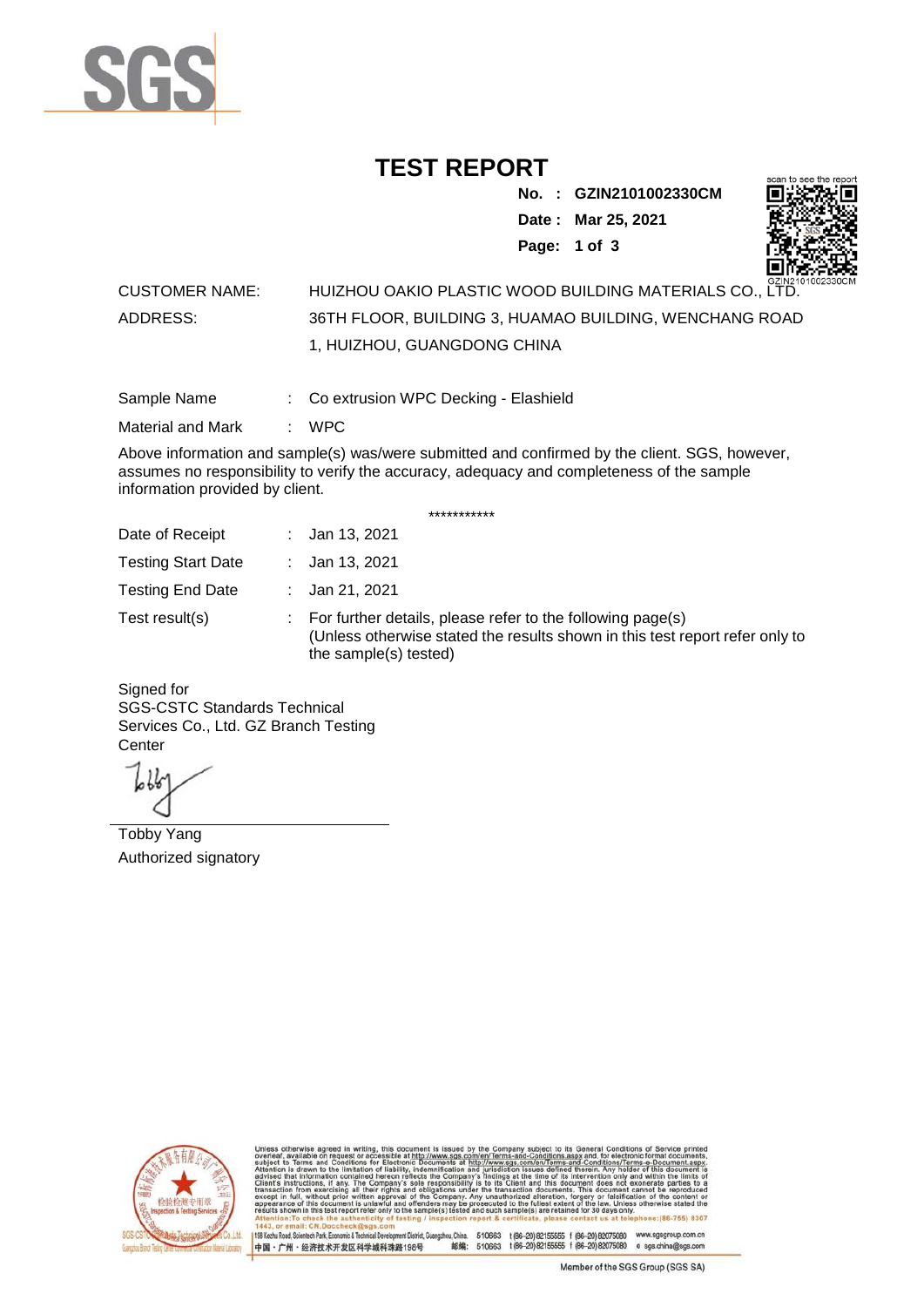

## **TEST REPORT**

**No. : GZIN2101002330CM Date : Mar 25, 2021 Page: 2 of 3** 

Summary of Results:

| No. | Test Item.         | Test Method                                    | Result                   |       | Conclusion |
|-----|--------------------|------------------------------------------------|--------------------------|-------|------------|
|     | Swelling and Water | EN 15534-1:2014 Section<br>8.3.1 & EN 317:1993 | Swelling in<br>thickness | 0.04% | Pass       |
|     | Absorption         |                                                | Water<br>absorption      | 0.11% |            |

Note: Pass : Meet the requirements; Fail : Does not meet the requirements;

/ : Not Apply to the judgment.

Original Sample Photo:





Conditions/Terms-e-Dor<br>rein. Any holder of this nentDistrict,Guangzhou,China. 510663 t (86–20) 82155555 f (86–20) 82075080 www.sgsgroup.com.cn<br>格198号 邮编: 510663 t (86–20) 82155555 f (86–20) 82075080 e sgs.china@sgs.com 198 Kezhu Road, Scientech Park, Economic & Technical Develo 中国·广州·经济技术开发区科学城科珠路198号